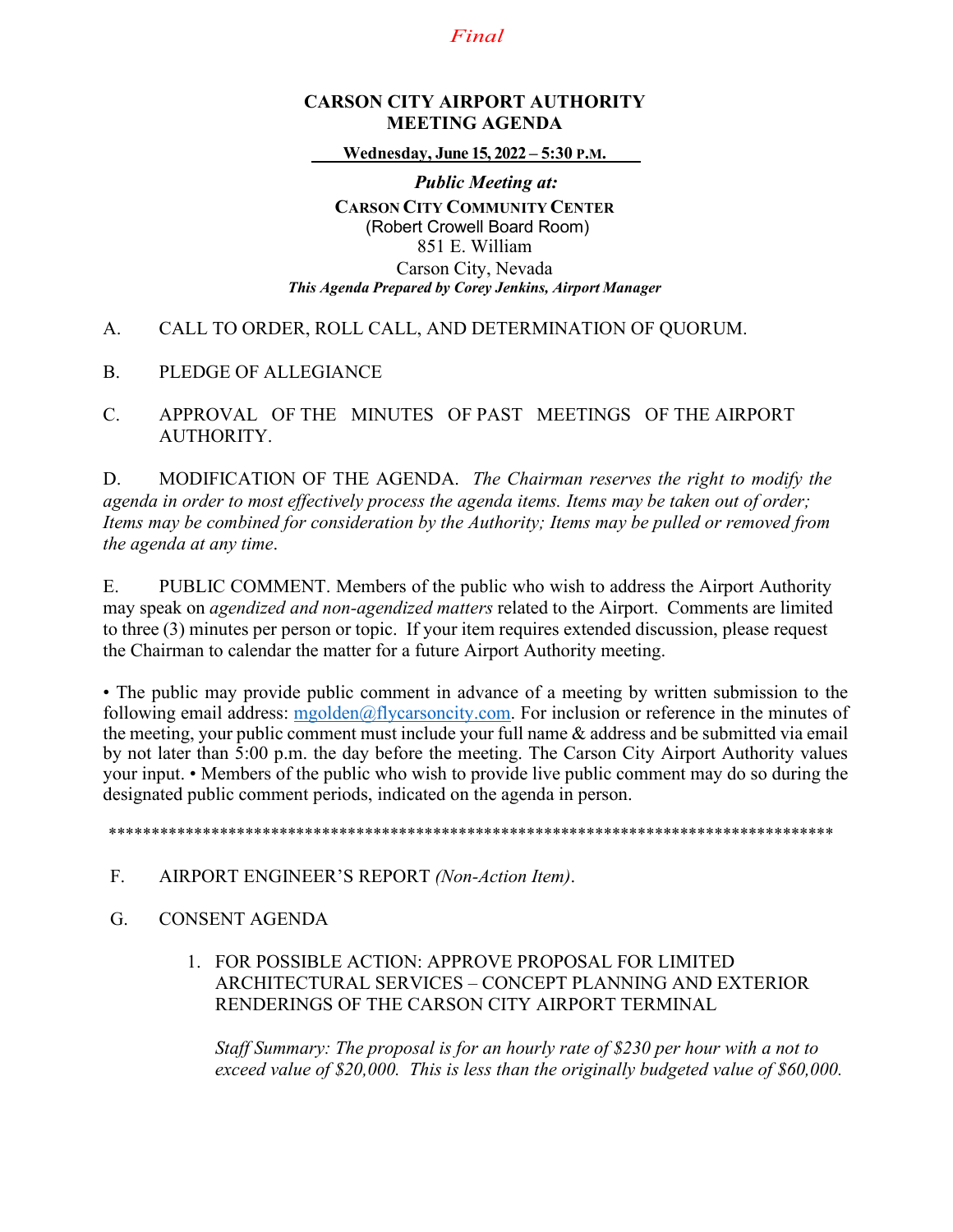# *Final*

- H. PUBLIC HEARINGS
- I. AIRPORT MANAGER'S REPORT *(Non-Action Item)*.
- J. LEGAL COUNSEL'S REPORT *(Non-Action Item)*.
- K. TREASURER'S REPORT *(Non-Action Item)*.
- L. REPORT FROM AUTHORITY MEMBERS *(Non-Action Item)*. Status review of projects Internal communications and administrative matters Correspondence to the Authority Status reports and comments from the members of the Authority
- M. PUBLIC COMMENT. Members of the public who wish to address the Airport Authority may speak on items discussed on the agenda related to the Airport. Comments are limited to three (3) minutes per person or topic. If your item requires extended discussion, please request the Chairman to calendar the matter for a future Airport Authority meeting.
- N. AGENDA ITEMS FOR NEXT REGULAR MEETING *(Non-Action Item)*.
- O. ACTION ON ADJOURNMENT.